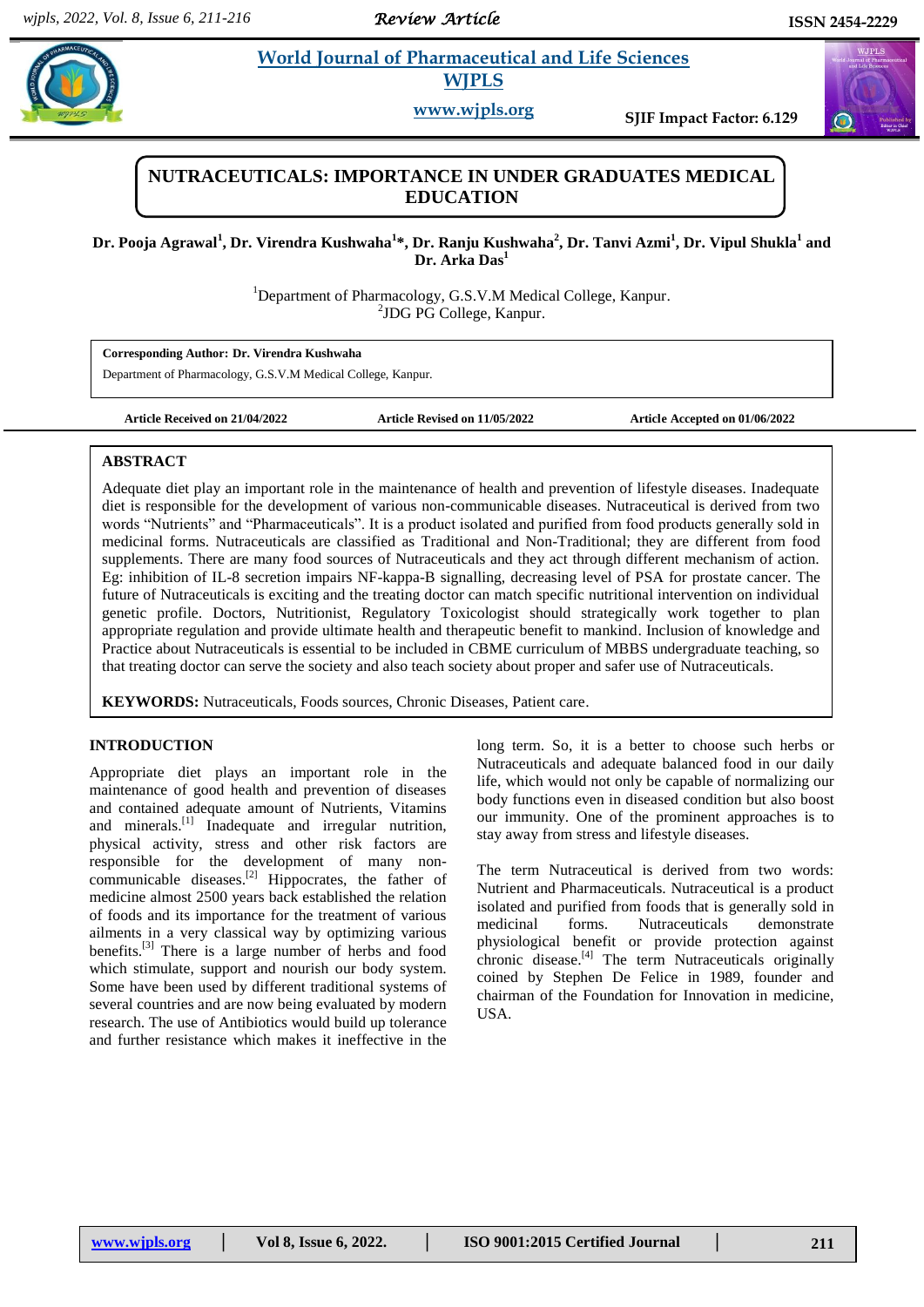

#### **How nutraceuticals differ from food supplements?**

Food Supplements are concentrated sources of Nutrients i.e Minerals and Vitamins or other substances with nutritional or physiological effects that are marketed in "Dose" form like pills, tablets, capsules. Food Supplements are intended to correct nutritional deficiency, maintain adequate intake of certain nutrients or to support specific physiological functions. They are not medicinal products and as such cannot exert a pharmacological, immunological or metabolic action, therefore their use is not intended to treat or prevent diseases or to modify physiological functions in humans.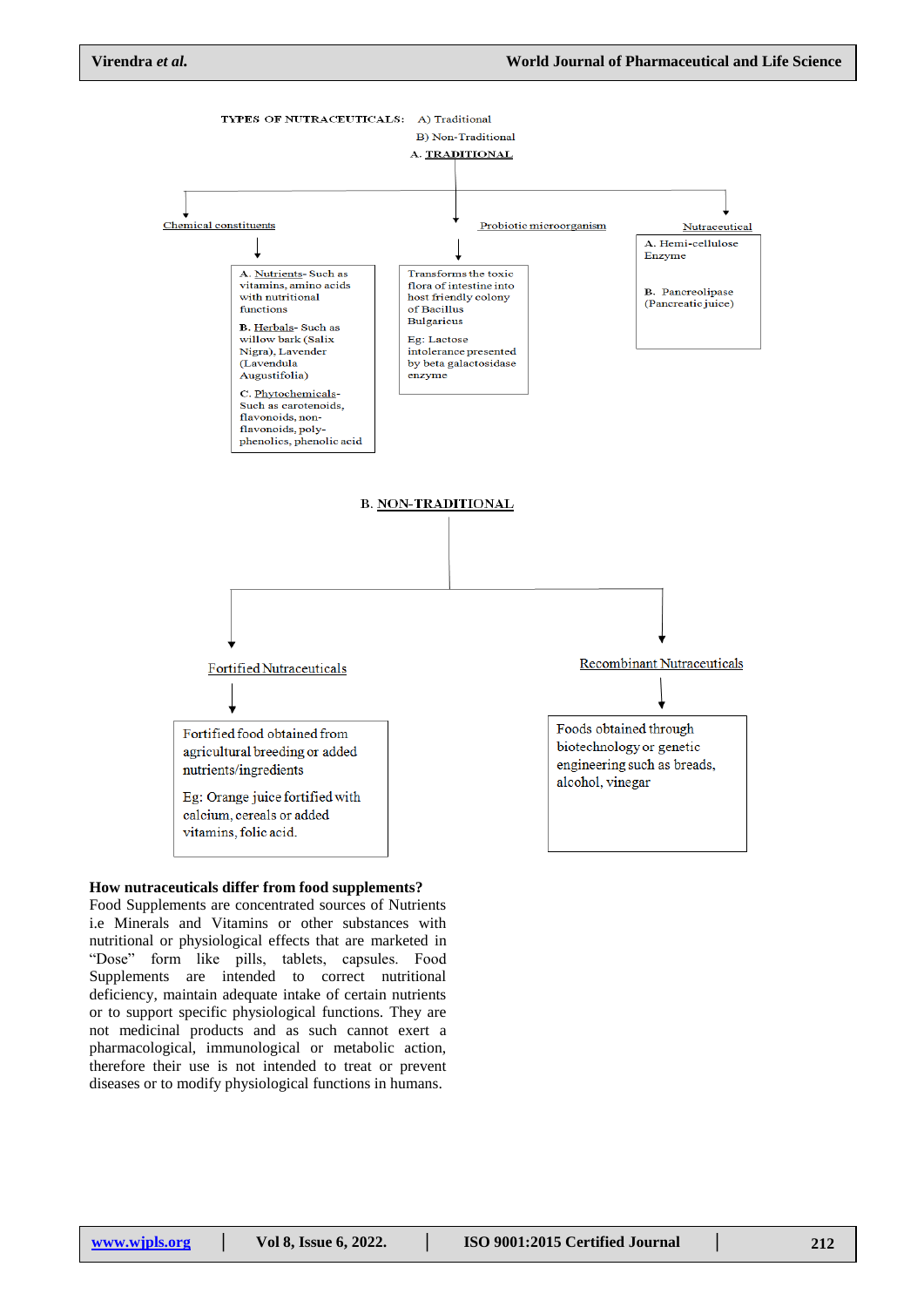

**Fig. 1: Difference Between Nutraceuticals And Food Supplements.**

**Table 1: Food Rich in Nutraceuticals.**

| S. No            | <b>Nutraceutical Substances</b> | <b>Foods of High Content</b>        |
|------------------|---------------------------------|-------------------------------------|
| 1.               | Beta Glucan                     | Oat Barn                            |
| 2.               | Resveratrol                     | Grape, Red Wine                     |
| 3.               | <b>Beta Carotene</b>            | Carrots, Citrus Fruits, Pumpkin     |
| $\overline{4}$ . | Carnosol                        | Rosemary                            |
| 5.               | Catechins                       | Teas, Beans                         |
| 6.               | Adenosine Lignan                | Garlic, onion, Flax seeds           |
| 7.               | Curcumin                        | Turmeric                            |
| 8.               | Anthracenes                     | Red Wine                            |
| 9.               | Cellulose                       | <b>Most Plants</b>                  |
| 10.              | Psyllium                        | Psyllium Husk                       |
| 11.              | Inulin                          | Whole Grain, onion, garlic          |
| 12.              | Catechins                       | Tea, Apple, Grapes                  |
| 13.              | Allyl Sulphur                   | Onion, Garlic                       |
| 14.              | Isoflavone                      | Soyabeans, Legumes                  |
| 15.              | Capsaicin                       | Pepper Fruits                       |
| 16.              | Lycopene                        | <b>Tomato and Tomato Products</b>   |
| 17.              | Isothiocyanates                 | Cruciferous Vegetables, Cauliflower |
| 18.              | Indoles                         | Cabbage, Broccoli                   |
| 19.              | Ellagic acid                    | Grapes, Strawberries, Walnuts       |
| 20.              | Lutein                          | Spinach, Corn, eggs, citrus fruits  |
| 21.              | Lacto-bacilli                   | Yogurt, dairy                       |
| 22.              | Mono-Unsaturated Fats           | True nuts, Olive                    |

#### **Table 1**

Different Natural Nutraceuticals are available with established and evidence-based mechanism of action or activity for the treatment of not only the chronic diseases but also to maintain optimum health of society.

## **Table 2: Natural Nutraceuticals Along With Mechanism.[5]**

| S. No | <b>Nutraceuticals</b>                              | <b>Mechanism / Activity</b>                                              |
|-------|----------------------------------------------------|--------------------------------------------------------------------------|
| 1.    | Pro-anthocyanidin (chestnut fruits)                | Inhibit IL-8 secretion $\rightarrow$ impairing NF-kappa-B signalling [6] |
| 2.    | Fish-based diet                                    | Severe osteoarthritis and hip and elbow dysplasia. <sup>[7]</sup>        |
| 3.    | Curcuma extract                                    | Decrease the level of PSA for prostate cancer <sup>[8]</sup>             |
| 4.    | Supplementation of live yeast fostered             | Regulate inflammation and epithelial barrier in the rumen and            |
|       |                                                    | express DFEB1 coding for an antimicrobial peptide <sup>[9]</sup>         |
| 5.    | Inulin-type friction dietary fibre                 | Immune responses against Hepatitis-B. <sup>[10]</sup>                    |
| 6.    | Bovine milk-derived oligosaccharide: and B. lactis | Modulate gut microbiota and immune system [11]                           |
| 7.    | Lipid-based nutrient supplements                   | Prevent growth faltering in infants <sup>[12]</sup>                      |
| 8.    | Partially hydrolysed cow's milk proteins           | Cow's milk allergy in children <sup>[13]</sup>                           |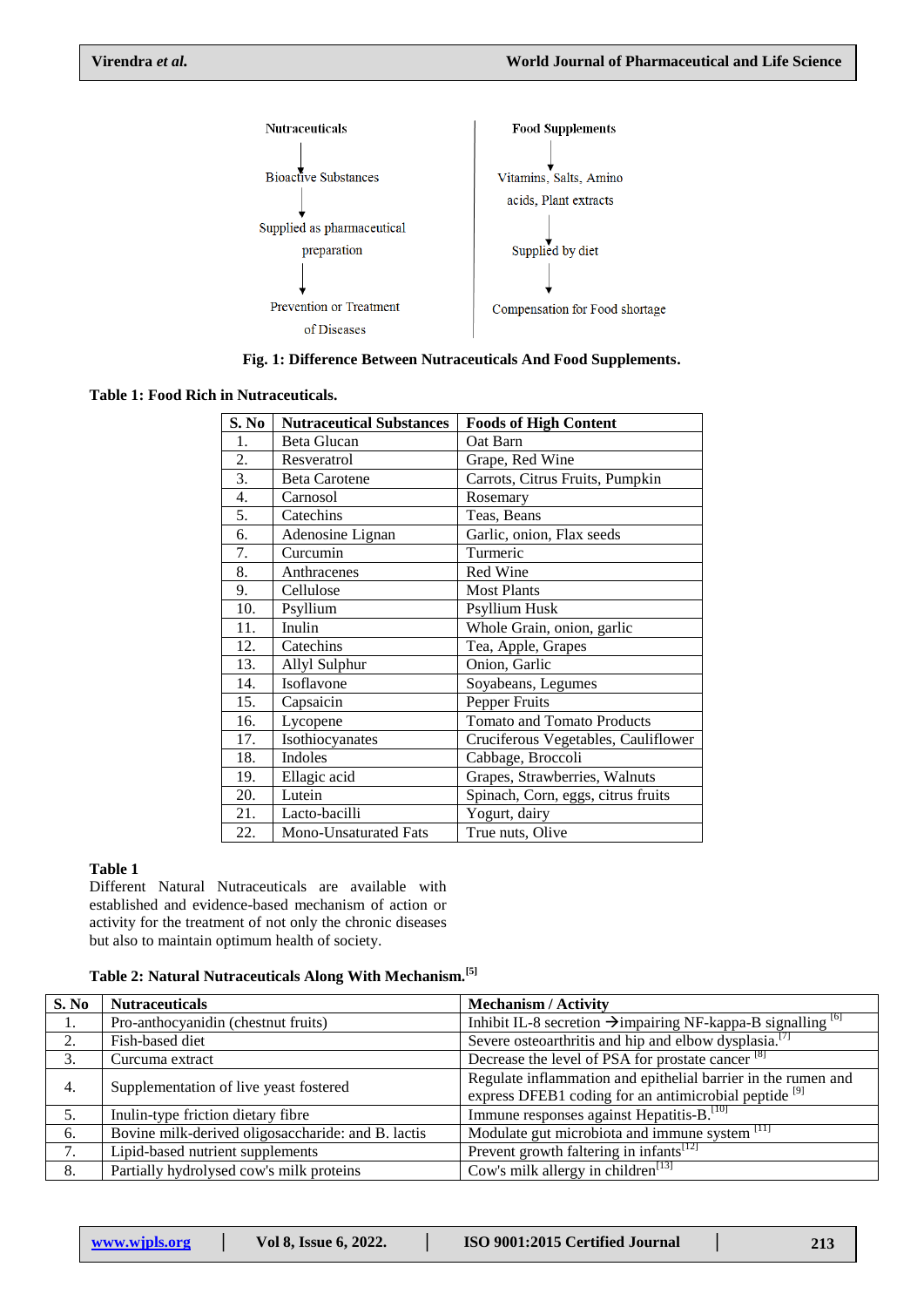| 9.  | Lactic acid bacteria (LAB) probiotic               | Endometrial inflammation and infection <sup>[14]</sup>       |
|-----|----------------------------------------------------|--------------------------------------------------------------|
| 10. | Lipid-based nutrient supplement (LNS)              | Moderate acute malnutrition (MAM) <sup>[15]</sup>            |
| 11. | Vitamin D supplementation                          | Extra-skeletal benefits <sup>[16]</sup>                      |
| 12. | Neutral amino acid supplements                     | Optimize neurocognitive function <sup>[17]</sup>             |
| 13. | Myo-inositol 19                                    | Gestational diabetes <sup>[18]</sup>                         |
| 14. | Lactobacillus fermentum CRL1446                    | Enhances metabolism and oxidative parameters <sup>[19]</sup> |
| 15. | Dehydrozingerone and its dimer                     | Counteract the inflammation and oxidative stress [20]        |
| 16. | 25-Hydroxy vitamin D                               | Cognitive status in older adults <sup>[21]</sup>             |
| 17. | Malic acid, a precursor of citrate                 | Antioxidant activity <sup>[22]</sup>                         |
| 18. | Combined omega-3 fatty acids                       | Prevents atrophy in Alzheimer's Disease <sup>[23]</sup>      |
| 19. | Lactobacillus rhamnosus SP1                        | Insulin signalling and improves adult acne <sup>[24]</sup>   |
| 20. | Omega-3 fatty acid ethyl esters                    | Breast cancer <sup>[25]</sup>                                |
| 21. | CoQ10 supplementation                              | Propofol inhibition on complex <sup>[26]</sup>               |
| 22. | Omega-3 fatty acids and high-dose cholecalciferol  | Type 1 diabetes $^{[27]}$                                    |
| 23. | Large neutral amino acid supplementation           | Phenylketonuria (PKU) <sup>[28]</sup>                        |
| 24. | Low-fat yoghurt supplemented with a rooster comb   | Muscle and joint function <sup>[29]</sup>                    |
|     | extract                                            |                                                              |
| 25. | Lipid-based nutrient supplements                   | Home fortification in poor settings [30]                     |
| 26. | Cholecalciferol supplementation (HYPODD)           | Arterial hypertension <sup>[31]</sup>                        |
| 27. | Omega-3 polyunsaturated fatty acid supplementation | Postmenopausal vascular disease [32]                         |
| 28. | Omega-3 fatty acids                                | Breast cancer prevention <sup>[33]</sup>                     |
| 29. | Myo-inositol supplementation                       | 34 <br>Gestational diabetes in obese pregnant women          |



**Fig. 2: Scope of Nutraceuticals In Various Diseases.**

#### **The Future of Nutraceuticals**

End users are seeking minimally processed food with extra Nutritional benefits and organoleptic value. Many scientists believe that enzymes represent exciting frontier in Nutraceuticals and fermentation technology using microbes to create new food products. Nutraceuticals supplied through oral or transdermal delivery systems would provide well targeted health benefits with optimal bioavailability. So, in future, evolution of Smart Nutraceuticals will help the treating doctor match specific Nutritional Interventions if they have information on individual genetic profile.

### **CONCLUSION**

Although Nutraceuticals have significant role in the maintaining good human health and disease prevention. Doctors, nutritionist and regulatory toxicologist should strategically work together to plan appropriate regulation to provide the ultimate health and therapeutic benefits to mankind. It is well known and documented that the nutrients found in many foods, fruits and vegetables are responsible for health benefits. Evidence indicates that the mechanism of action of Natural Compounds involved in a wide range of biological processes, including activation of antioxidant defences, signal transduction pathways, cell survival-associated gene expression, cell proliferation and differentiation and preservation of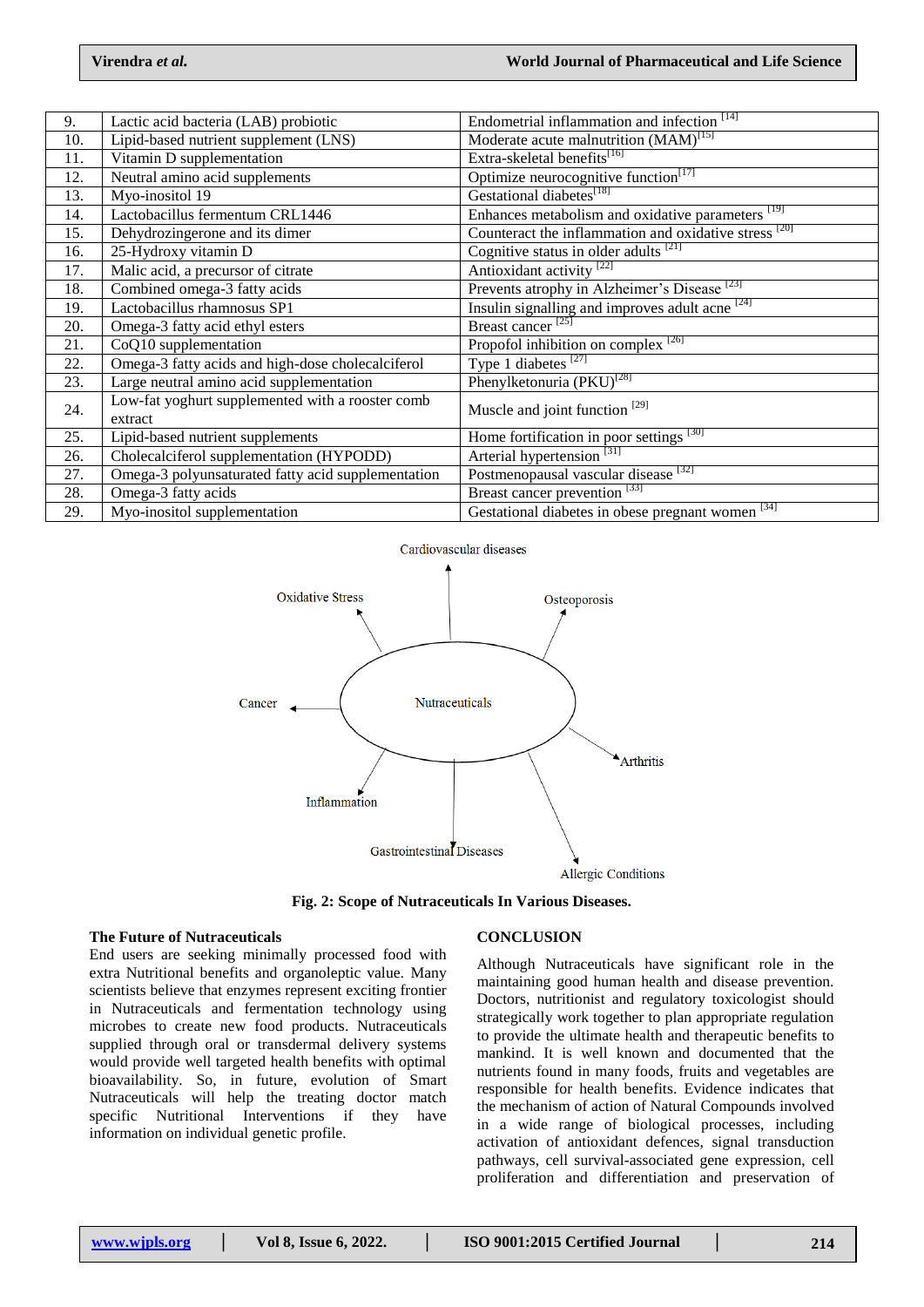mitochondrial integrity. It appears that their properties play a crucial role in the protection against the pathologies of numerous age related or chronic diseases. In current scenario people want not only to treat their diseases by improving their health with the help of Nutraceuticals but also to maintain health by Nutritional supplement or Nutraceuticals. Inclusion of knowledge and fact about Nutraceuticals in CBME based MBBS curriculum is todays need. So, the treating doctor can serve the society and can spread awareness about Proper and Safer use of Nutraceuticals.

## **REFERENCE**

- 1. Block Gi, Jennens, C.D; Markus, E. P; Dalvi, TB:', Wong, LG; Mc Manus, JF; Hudos, M.L. Usage Patterns, health and Nutritional status of long term multiple dietary supplement users: a cross-sectional study. Nutr. J., 2007; 6: 30: 1-11.
- 2. Hovan Somborac, J. Risk factors for chronic non-Communicable diseases: a follow-up model. Med. Pregl, 2002; 55: 470-74.
- 3. C. Yapijabis, "Hippocrates, the father of clinical medicine, and Asclepiades of Bithynia, the father of molecular medicine. Review," In Vivo, 2009; 23(4): 507-14.
- 4. Health Canada, Policy paper. Nutraceutical and function of food and health claims on foods final policy. Therapeutic Products Programme and the Food Directorate from the health Protection Brands. Health Canada. https://www.canada.ca/en/healthcanada/services/food-nutrition/food-labelling/healthclaims/nutraceuticals-functional-foods-healthclaims-foods-policy-paper.html
- 5. Silpi Chanda, Raj Kumar Tiwari, Arun Kumar et al: Nutraceuticals Inspiring the current Therapy for lifestyle diseases. - Review Article; Advance in Pharmacological sciences, 2019; 1-5.
- 6. E. S. Piazza, U. Vrhovsek et al., "A bio-guided approach for the development of a chestnut- based proanthocyanin-enriched nutraceutical with potential anti-gastritis properties," Pharmacological Research, 2018; 134: 145-55.
- 7. S. Manfredi, F. Di Lanni, N. Di Girolamo et al., "Effect of a commercially available fish-based dog food enriched with nutraceuticals on hip and elbow dysplasia in growing Labrador retrievers," Canadian Journal of Veterinary Research, 2018; 82(2): 154- 58.
- 8. A. Fabiani, C. Morosetti, A. Filosa et al., "Effect on prostatic specific antigen by a short time treatment with a Curcuma extract: a real-life experience and implications for prostate biopsy," Archivio Italiano di Urologia e Andrologia, 2018; 90(2): 107-11.
- 9. A. Bach, 1. Guasch, G. Elcoso et al., "Changes in gene ex pression in the rumen and colon epithelia during the dry period through lactation of dairy cows and effects of live yeast supplementation," Journal of Dairy Science, 2018; 101(3): 2631-40.
- 10. L. M. Vogt, M. E. Elderman, T. Borghuis, B. J. De Haan, M. M. Faas, and P. De Vos, "Chain length-

dependent effects of inulin-type fructan dietary fibre on human systemic immune responses against hepatitis-B," Molecular Nutrition & Food Research, 2017; 61(10).

- 11. M. Radke, J.-C. Picaud, A. Loui et al., "Starter formula enriched in prebiotics and probiotics ensures normal growth of infants and promotes gut health: a randomized clinical trial," Paediatric Research, 2016; 81(4): 622-31.
- 12. T. M. Matsungo, H. S. Kruger, C. M. Smuts, and M. Faber, "Lipid-based nutrient supplements and linear growth in children under 2 years: a review." In Proceedings under nutrition society, 2017; 76(4): 580-88.
- 13. M.B.G Kiewiet, B. Van Esch, J.Garssen, M.M. Faas and P. De Vos, "Partially hydrolysed whey proteins prevent clinical symptoms in a cow's milk allergy mouse model and enhance regulatory T and B cell Frequencies," Molecular nutrition and Food Research, 2017; 61(11).
- 14. S. Genis, A. Sánchez-Chardi, A. Bach, F. Fabregas, and A. Aris, "A combination of lactic acid bacteria regulates Escherichia coli infection and inflammation of the bovine endometrium" Journal of Dairy Science, 2017; 100(1): 479-92.
- 15. C. Fabiansen, C. W. Yaméogo, A.-S. Juel-Brockdorf et al., "Effectiveness of food supplements in increasing fat-free tissue accretion in children with moderate acute malnutrition: a randomised 2 x 2 x 3 factorial trial in Burkina Faso," PLoS Medicine, 2017; 14(9).
- 16. M. Caprio, M. Infante, M. Calanchini, C. Mammi, and A. Fabbri, "Vitamin D: not just the bone. Evidence for beneficial pleiotropic extra-skeletal effects," Eating and Weight Disorders-Studies on Anorexia, Bulimia and Obesity, 2016; 22(1): 27-41.
- 17. D. van Vliet, V. M. Bruinenberg, P. N. Mazzola et al., "Therapeutic brain modulation with targeted large neutral amino acid supplements in the Pahenu2 phenylketonuria mouse model," The American Journal of Clinical Nutrition, 2016; 104(5), 1292- 1300.
- 18. A. Santamaria, A. Di Benedetto, E. Petrella et al., "Myoinositol may prevent gestational diabetes onset in overweight women: a randomized, controlled trial." The Journal of Maternal-Foetal & Neonatal Medicine, 2016; 29(14): 2245-47.
- 19. M. Russo, E. Fabersani, M. C. Abeijon-Mukdsi et al., "Lactobacillus Fermentum CRL1446 ameliorates oxidative and metabolic parameters by increasing intestinal feruloyl esterase activity and modulating microbiota in caloric-restricted mice," Nutrients, 2016; 8(7): 415.
- 20. E. Profumo, B. Buttari, D. D'arcangelo et al., "The nutraceutical dehydrozingerone and its dimer counteract inflammation and oxidative stressinduced dysfunction of in vitro cultured human endothelial cells: a novel perspective for the prevention and therapy of atherosclerosis,"